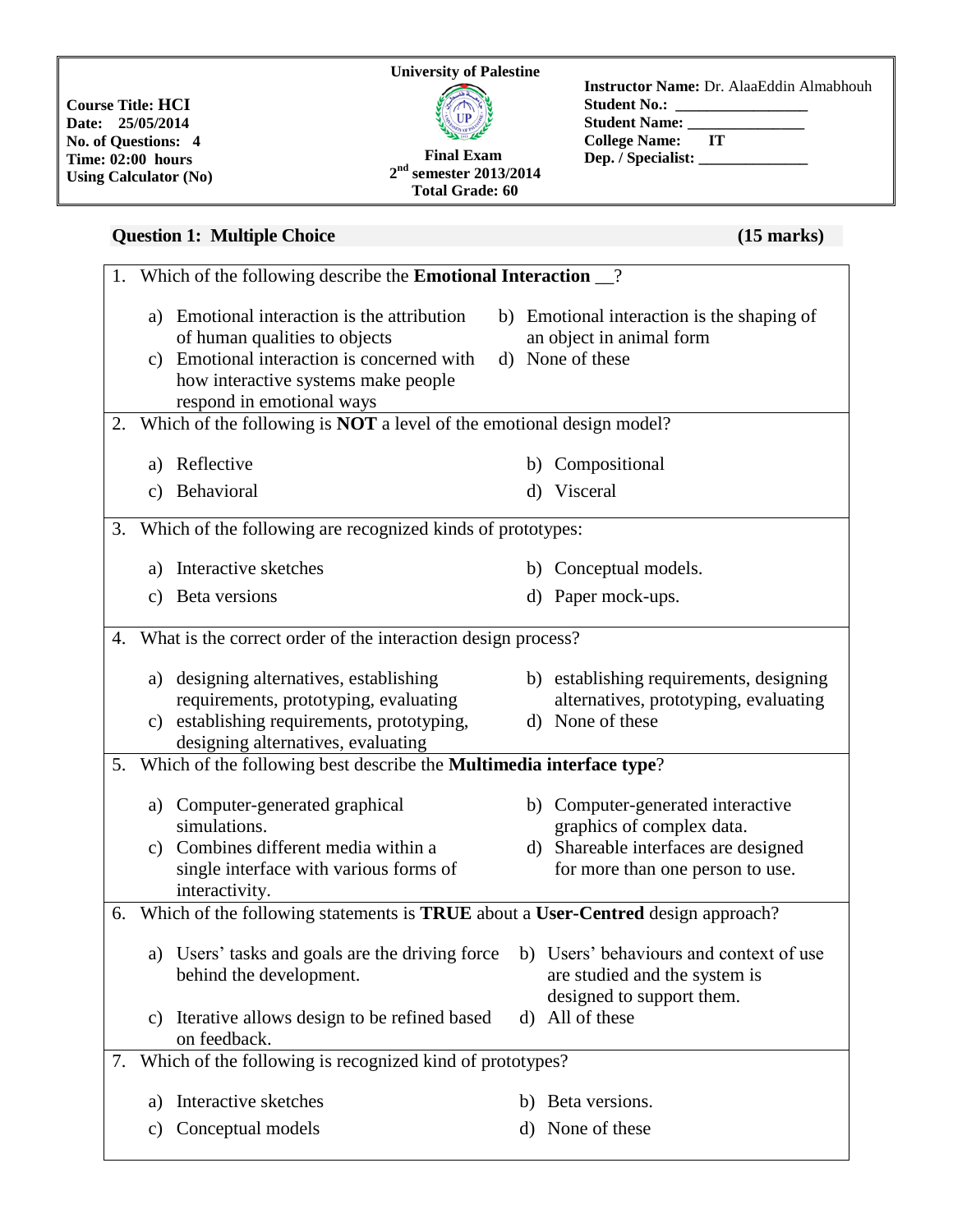#### 8. Users get frustrated with your applications because: \_\_

- a) An application doesn't work as perceived b) The appearance of an interface is
- c) Too many error messages d) All of the above

#### **Question 2: Answer Three (3) questions only (15 marks)**

- 1. In many situations, computer interfaces may inadvertently elicit negative emotional response, such as anger and disgust. Describe **three** types of **frustrating interfaces** that make users often annoyed.
- 2. Explain the **two** interface types (of your choice), and the design issues that need to be taken into the consideration when making such interfaces.
- 3. Users can be involved in an interface design. Explain how they may contribute to the design process. What are the advantages and disadvantages of involving them?
- 4. Imagine you have a software prototype of the travel planner software and you are planning to do some user evaluation of this prototype software. Describe which type of evaluation you will use and justify your choice.

### **Question 3:** (20 **marks**)

### **Fighting segregation**

A Human rights association, Conscious, wishes to develop an electronic environment for Gaza teenagers that encourage democracy, mutual respect and freedom of speech. The aim is to teach teenagers the value of diversity in culture and religion and thus help fighting the increasing segregation present in the modern Gaza society. You have been asked to present a plan describing how such electronic environment can be designed, with an emphasis on the extraction of requirements, evaluation and the design process in general.

- a) How do you plan to execute your project from start to finish?
- b) What are the issues and the challenges?
- c) What kind of environment are you going to make? An online forum? A video game? A website? Or a composite, or your own? Why?
- d) What issues shall you take into consideration when designing the interface?

### **Question 4: (10 marks)**

Consider the temperature conversion interfaces below. Input is via an ordinary mouse and keyboard. Assume that conversions from degrees Fahrenheit (F) to Celsius (C) and C to F are equally common, and that all temperature values are equally likely to be converted.

patronizing